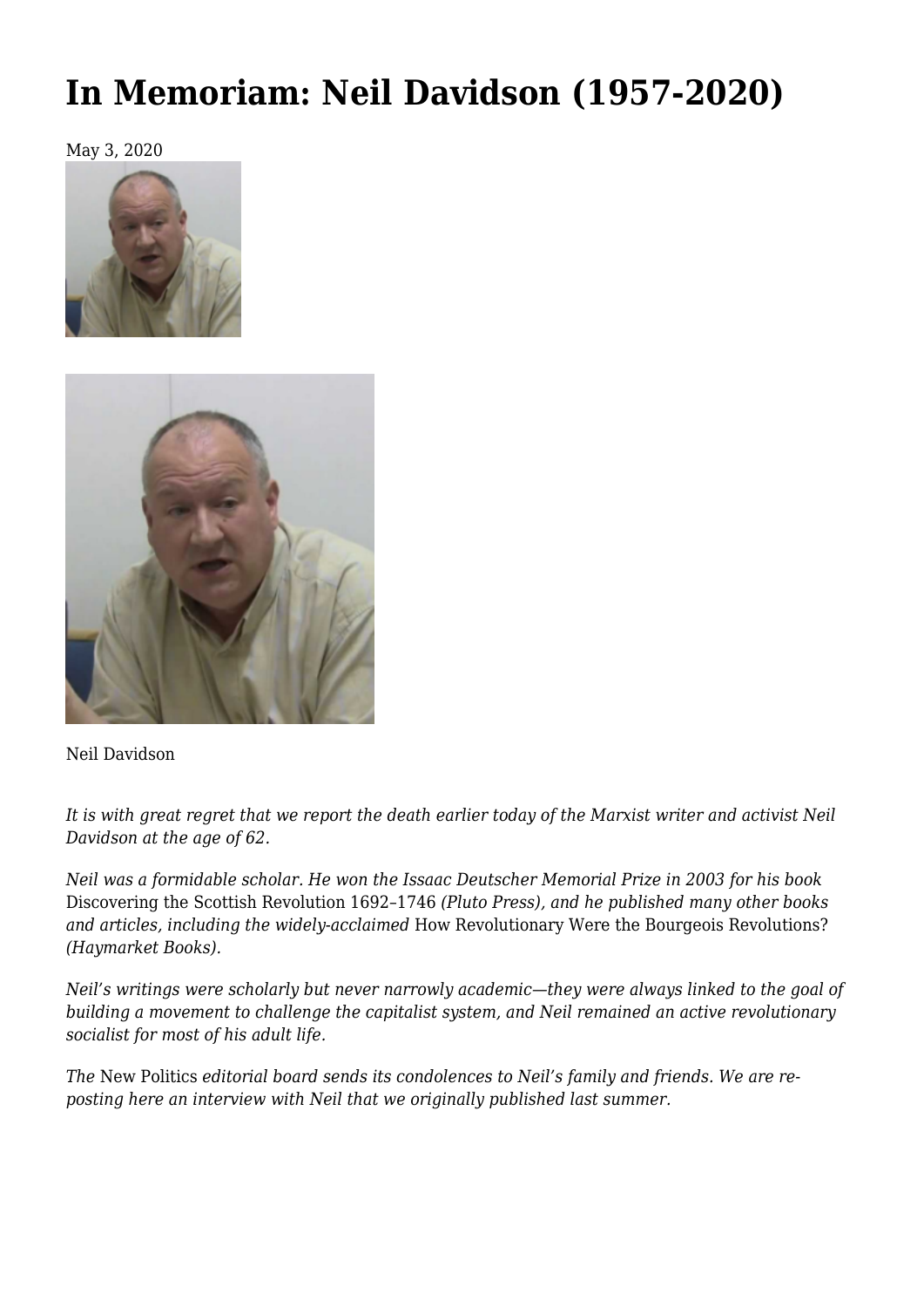## **The Endless Brexit Crisis: Interview with Neil Davidson**

By: [Ashley Smith](https://newpol.org/authors/smith-ashley/)

[Summer 2019](https://newpol.org/issues/new-politics-vol-xviii-no-3-whole-number-67) (New Politics Vol. XVIII No. 3, Whole Number 67)

The British political system has been thrown into turmoil since the summer of 2016, when a narrow majority of voters supported a referendum in favor of Britain leaving the European Union (EU). The Conservative Party government headed by Prime Minister Theresa May has been negotiating with the EU over the terms of "Brexit" since March 2017, when Article 50 of the Lisbon Treaty was triggered, giving the UK two years to leave.

While May reached an agreement with the EU, she failed to get it approved by her fellow Tories, let alone Parliament, despite three attempts. After a couple of short extensions on the deadline for getting it passed, the EU has now granted a delay until October 31. But it is not at all clear that May will be able to reach a deal with her party and the Democratic Unionist Party—the Northern Irish loyalists whose support she relies on to stay in office.

This crisis has thrown Britain's major political parties into deep turmoil. May is, for all intents and purposes, a zombie prime minister who faces a revolt from within the Conservatives and who could easily be toppled and replaced with a new party leader. The Labour Party has also been deeply divided by Brexit; its Eurosceptic leader Jeremy Corbyn has tried to balance between those who support remaining in the EU, both in Parliament and among Labour's membership, and others who support leaving.

As a result, British politics and indeed the British state and capitalism are trapped in a deep crisis with no end in sight. Ashley Smith here interviews Neil Davidson about the roots, politics, and trajectory of the battle over Brexit. Davidson is a member of Revolutionary Socialism in the Twentyfirst Century across the UK, and RISE — Scotland's Left Alliance, and is the author of numerous books, including *How Revolutionary Were the Bourgeois Revolutions?* (Haymarket, 2012) and *We Cannot Escape History: States and Revolutions* (Haymarket, 2015).

Ashley Smith: The EU just gave a long extension to Brexit negotiations until Halloween to give the British government time to come up with an agreement and pass it in Parliament. Why did this happen and what will be the impact of the long delay?

Neil Davidson: The first reason for the delay is the failure of Theresa May and Parliament to vote in favor of any plan. The EU is itself divided between hards and softs. The six-month extension is a compromise between the two—between Germany's leader Angela Merkel, who is willing to allow an even longer time to negotiate some kind of resolution and France's leader Emanuel Macron, who is much more impatient to force a conclusion to the crisis over Brexit.

No one in the EU wants a hard Brexit or no-deal Brexit. At the same time Germany and France, who really run the EU, want to make sure that Britain does not set a precedent that leads other countries to leave. So, they want a deal that is painful but not so painful as to damage the economies of EU members themselves.

They hope to sort out a deal like "Norway Plus," which would allow Britain to remain in the Customs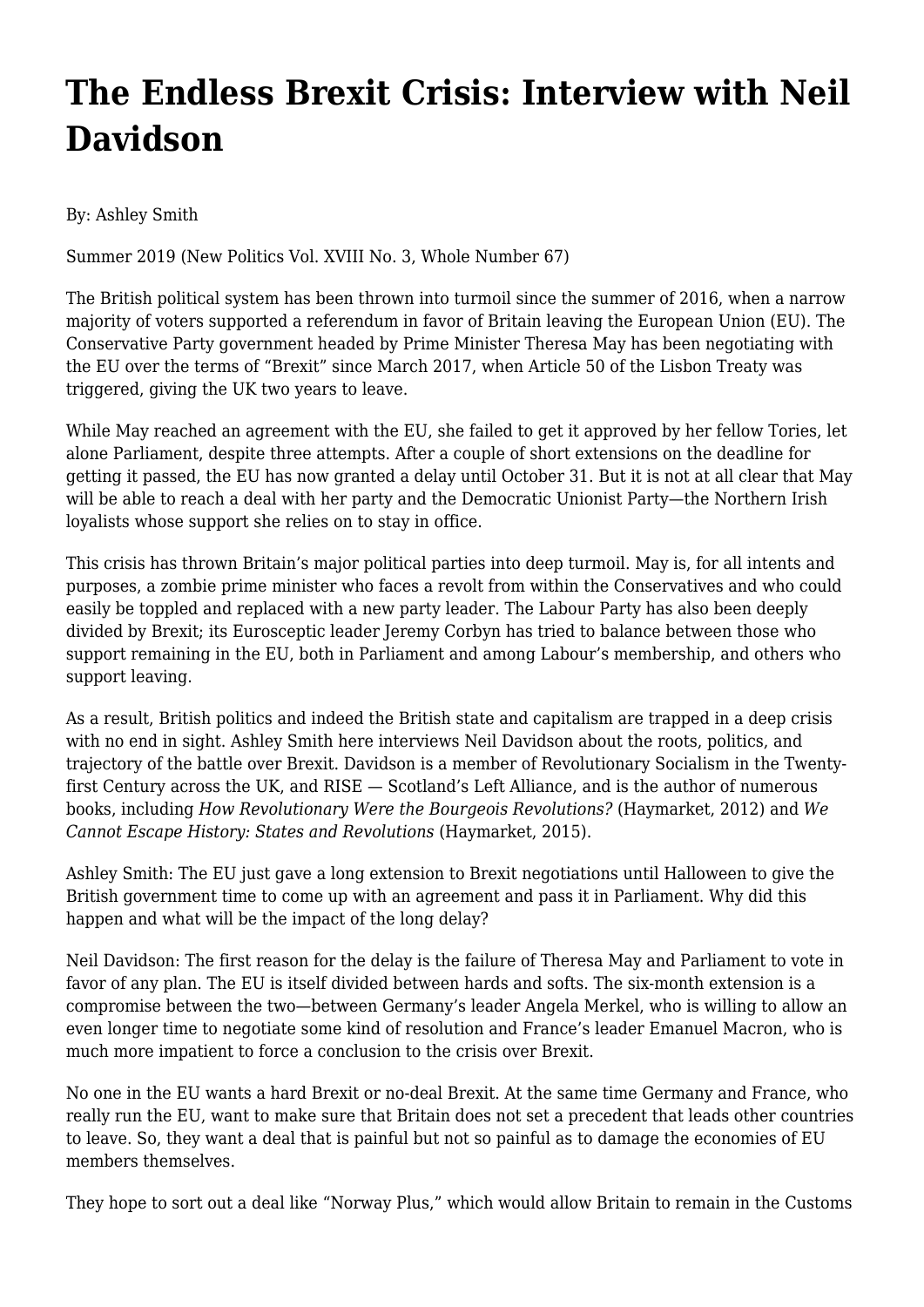Union but have no power in decision-making over the EU. Basically, they gave Britain the extension time to sort themselves out, agree on a deal, and pass it through Parliament. But, because of the deep divisions within both the Tory and Labour parties, I don't think that they will be able to resolve the crisis by Halloween.

AS: A lot of people, even on the left, think the EU is a progressive formation. What was the EU set up to do, and what is its nature?

ND: The EU developed over many decades since the end of World War II. (I'm just going to call it the EU regardless of earlier forms and names it took.) It was set up for four reasons. First, France wanted to avoid another war with Germany like the three they had fought over the previous seventy years. They wanted to establish rules that would separate economic competition from geopolitical and military competition. That's the element of truth in the idea that the EU has kept peace since 1945.

Second, the United States wanted the EU established as a political and economic complement to the NATO military alliance. This fact should demonstrate that the EU was never an alternative to the United States. In fact, Washington helped set it up to bind Europe together economically and to integrate it with the United States as opposed to with Russia and its satellites in Eastern Europe. It was part of Washington's Cold War imperial project.

Third, the EU was designed to avoid protectionism within Europe. The United States, Germany, and France thought such limitations on trade were one of the causes of the Great Depression. So, from the very beginning, free trade and globalization were immanent dynamics in the EU.

Fourth, the EU took shape during the postwar boom—the greatest boom in capitalist history—when capital needed outlets for investment beyond the boundaries of individual states at a time when decolonization meant that this was no longer possible across the Global South in the way it had been before 1945. The EU provided a mechanism for that to take place within Western Europe itself.

Given the illusions many on the left have about the EU, it's ironic that its structure corresponds quite closely to the model of "interstate federalism" devised by Frederick Von Hayek in 1939. Hayek, in many ways the intellectual forerunner of neoliberalism, proposed that economic activity in a federal Europe should be governed by a set of nonnegotiable rules presided over by a group of unelected bureaucrats, without any elected governments and irrational voters getting in the way.

That's how the EU is actually structured. The institutions that are least democratic—like the European Commission, the European Council, the Central Bank, and the Court of Justice—have the most power, while those that are at least nominally democratic—like the European Parliament—have the least.

Thus, at its core, it's a totally undemocratic institution. It's more undemocratic than any of the nation-states that compose it, including Britain. It was designed to prevent social democrats from infringing on the logic of capital in Europe. Its structures make it almost impossible for left-wing reformists like Jeremy Corbyn to implement his program in the EU.

Over time the EU has also become a thoroughly neoliberal institution. After the end of the postwar boom in the 1970s, it eliminated whatever space was open for Keynesian policies, adopted neoliberalism, and enshrined it in the 1992 Maastricht Treaty. This makes a program of "reform from within" all but impossible today.

With the EU expansion after the end of the Cold War, it went on to establish a highly unequal set of relations between member states. Germany stands at the top, with France, Britain, and Italy below it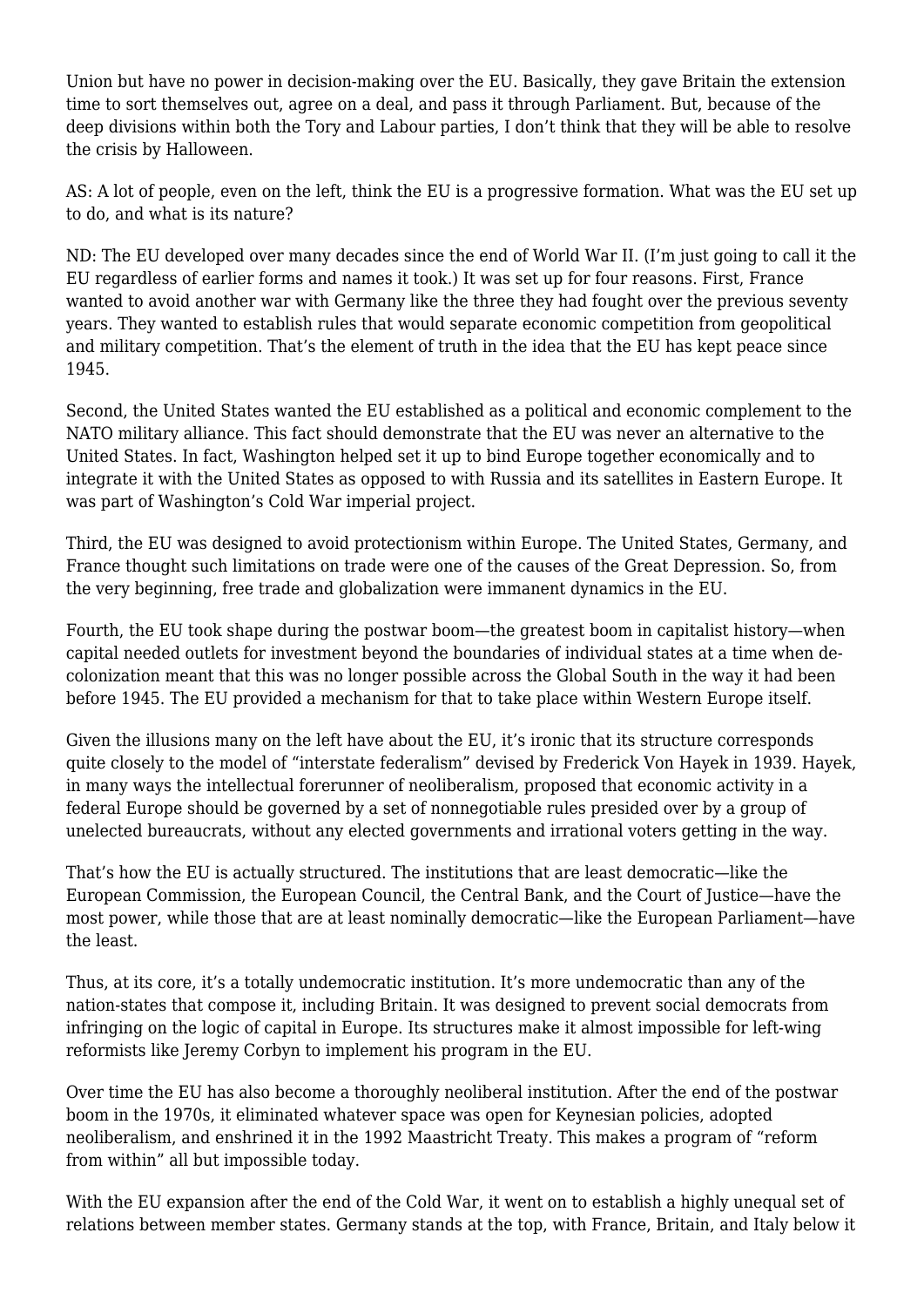and in that order. These states dominate the weaker ones like Greece, Portugal, and all those in Eastern Europe. The crisis exposed these structural inequalities. Germany imposed austerity measures on weaker states and their economies, throwing countries like Greece into depressions.

There are many other features of the EU that prove its reactionary nature. It is a deeply racist formation. Just look at how it bars refugees from entry, leaving them to drown by the thousands in the Mediterranean. And in many ways, especially in its economic relationship with the Global South, it is an imperialist power in its own right.

Thus, the EU is a capitalist institution that's neither democratic nor progressive. It has some basic rules like workers' rights and environmental rights, but they are usually minimal and often weaker than those of individual member states. And its weaker rules on these questions are used to erode stronger ones in more social democratic member states.

AS: What has been the majority viewpoint among the British capitalist class on membership in the EU?

ND: British capitalists on the whole have always been in favor of the EU. They saw it as a replacement for their colonies, which they had used as key sites for investment. After they lost those, they turned to the EU as a new site for investment and trade. British capital remains in favor of remaining in the EU today.

There are two exceptions to this rule at the opposite extremes of that capitalist class. First, many among the smaller capitalists, shading into the petty bourgeoisie proper, support Brexit. They do so because they are negatively impacted by the EU regulations on health and safety, maternity leave, and so on, which they can least afford. These form part of the base of the United Kingdom Independence Party (UKIP) and the Tory Brexiteers.

Second, some large financial capitalists also support Brexit. They tend not to be based in the City of London nor are they oriented toward investment in the EU. Instead they are oriented toward Asia, the United States, and the Middle East and don't see the importance of the EU. But these two extremes are dissident wings of the capitalist class. Most of the core of British capital in finance, manufacturing, and service want to remain in the EU.

AS: Why then did the Tory Party, the traditional party of capital in Britain, opt for Brexit? How have Labour and its party leader, Jeremy Corbyn, positioned themselves on the issue?

ND: The Tory Party is not acting in the interests of British capital in pushing through Brexit. This dereliction of its duty is the result of how ruling-class parties have evolved in the neoliberal era. Usually capitalist parties at least try to run states in the interests of capital as a whole.

They are supposed to come up with a program not in the interests of this or that section of capital. As Adam Smith argues in The Wealth of Nations, at the very dawn of the system, capitalist parties and not capitalists should run the state, because individual capitalists tend to pursue their own selfish interests. They don't think about capital's collective interests.

That's why, as Marx and many others argued, capitalist classes, their parties, and their states tend to be semiautonomous. This changed under neoliberalism in Britain. During Thatcher's reign, the Tory Party and a particular section of capital—financial capital—became ever closer, and that began to distort the capacity of the party to represent British capital as a whole.

Moreover, ever since Thatcher the Tory leadership has progressively degenerated in their capacity to think about developing a program to solve problems. They have been recycling the same ideas for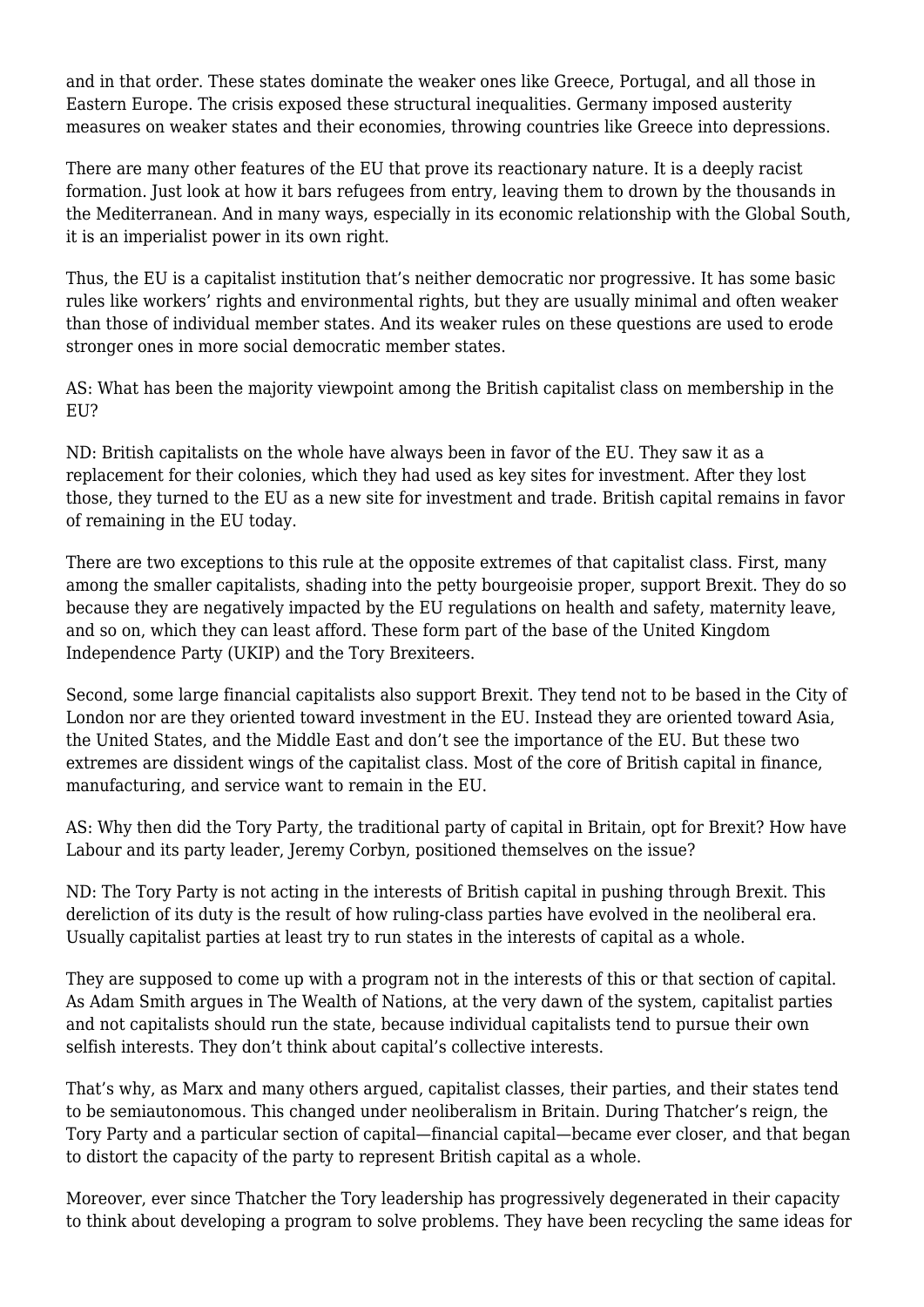four decades. On top of that, since the Poll Tax revolt of the late 1980s, they've not faced real opposition from organized labor, social movements, or even the Labour Party, which fully accepted and implemented neoliberalism until Corbyn took leadership.

The Great Recession changed all of this. Neoliberalism has stopped delivering for a capitalist class that desperately needs solutions to restore growth and profits. But the Tories have not been able to come up with any. As a result, three things have happened.

First, as I mentioned earlier, the capitalist class has splintered, with the petty bourgeois and a small section of finance capital deciding to call for leaving the EU, even though it's not in the general interests of the class.

Second, the leadership of the Tory Party started denouncing the EU to fend off a challenge from their right by the nationalist and bigoted UKIP. This party had gained in polls and seats in Parliament based on a call for Brexit and attacks on immigrants and Muslims. The standing Tory Prime Minister David Cameron adopted much of the rhetoric of UKIP for narrow electoral gain.

But he did not think through the impact of bad-mouthing the EU and denouncing immigrants, which they were doing just to rally their base and get them to vote Conservative. It led Cameron into a total contradiction when it came to the vote on Brexit. After having denounced the EU, he then advocated a referendum vote to remain.

Third, a lot of Tory politicians are incompetent, ideologically driven, and incapable of thinking through the consequences of their rhetoric and policy proposals. This is a symptom of the decline of the quality of the ruling class—a global phenomenon, but one which for historical reasons is particularly acute in the UK. So, you have a perfect storm of divisions in the capitalist class over the EU, deep discontent in British society with neoliberal austerity, and ideological madness and political incompetence in the Tory Party.

In this context, Cameron made an idiotic decision. After nearly losing a referendum on Scottish independence, which terrified British capital, he then foolishly decided to stage yet another referendum on Brexit. Unbelievably, he thought he could win the vote to remain and sideline UKIP, even though he'd been bad-mouthing the EU for years as responsible for Britain's problems.

We know the results. People angry over conditions in Britain narrowly voted to leave. The petty bourgeoisie voted to do so for narrow self-interest, racist contempt for immigrants, and British nationalist fantasies. Some working-class people fell for such rhetoric as well. At the same time a section of workers voted to leave as way of expressing their opposition to neoliberalism and austerity, which they associate with the EU.

On the other side, the capitalist class on the whole backed Remain. Other sections of the professional middle class and well-paid workers in places like London, Edinburgh, and Manchester voted to remain for good anti-racist reasons. But they also fell for ideological fantasies that the EU is progressive, anti-racist, and pro-migrant.

Corbyn and the Labour Party were caught in a contradiction. Corbyn stands in the tradition of Tony Benn and others, who long opposed the EU as a capitalist club. But he knows that the bulk of MPs supported Remain, and his base was divided between Leavers and Remainers. As a result, the party mildly supported Remain.

AS: May's failure to get a deal over Brexit and the long delay are likely to precipitate both a general election and a leadership fight in the Tory Party, right? What will happen to them in an election? What will happen in Labour, where Corbyn seems to be under massive pressure from Remainers and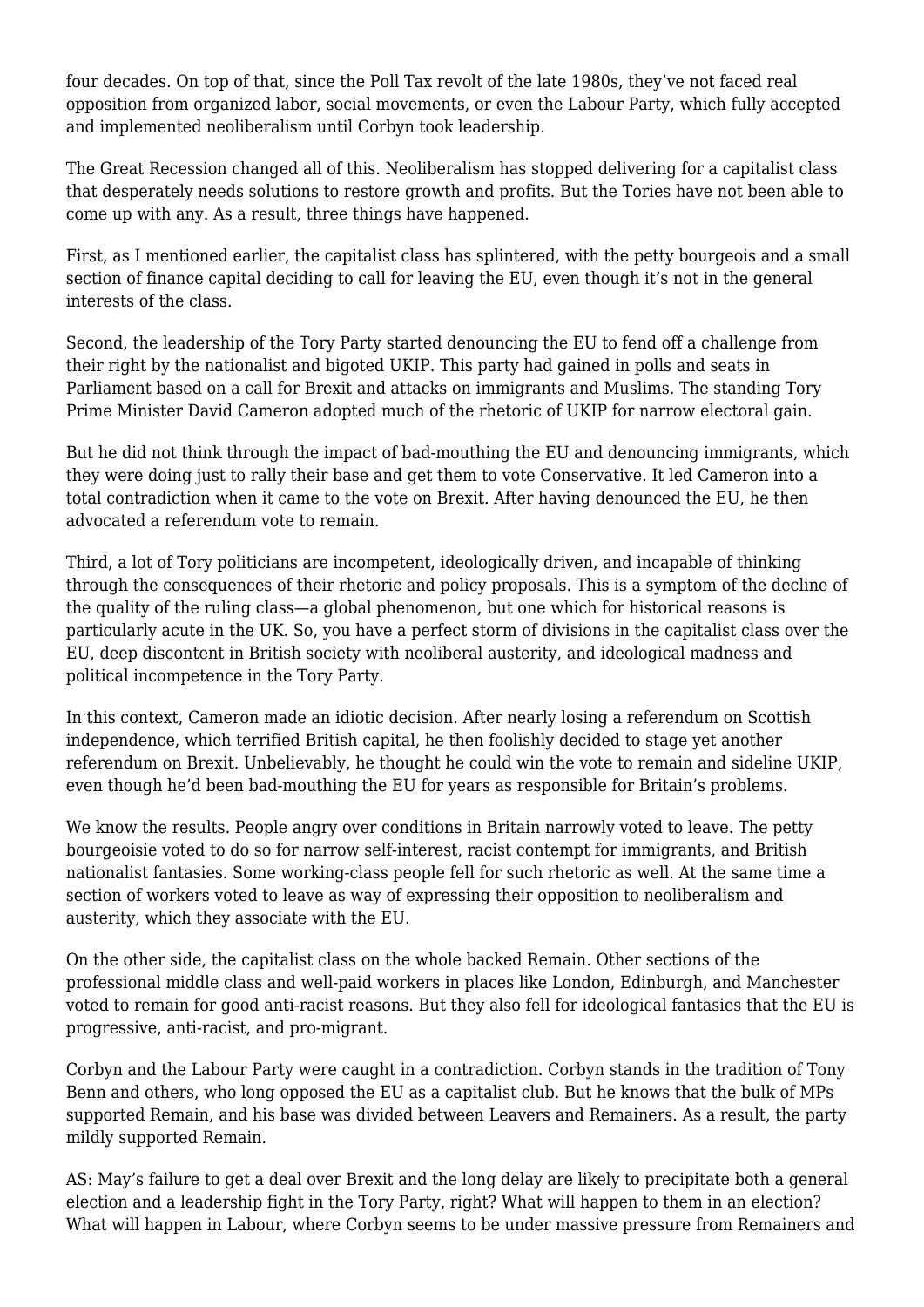Leavers at the same time?

ND: Most of the sane elements of the Tory Party did not want a delay for Brexit, because they were worried it would trigger a general election, in which they know they would suffer one of the biggest defeats in their history. There will be a fight over party leadership in the run up to the elections.

A bunch of buffoons like Boris Johnson will stand for party leader. Four or five hardcore Brexiteers will run, while some soft-Brexit MPs will throw their hat in the ring. It's not clear who will win, partly because of the procedure for elections. First, the party will organize an election among the MPs to narrow it down to two people, and then they put it to the Tory Party membership.

Many of those members are in the extreme wing of the Tory Party; most of them are over 60 and will probably vote for the most right-wing candidate possible. The more rational elements know that would be a disaster because they know that a right-wing leader would be totally unpopular in the general election.

It has often been noted that this is the worst crisis the Tory Party has suffered since the repeal of the Corn Laws in 1846, which struck down tariffs on imported grain. In fact, it's worse. At least in 1846 it was clear what the two positions were; a minority of Tories were for repeal, against the party majority. In this case, there are no clear-sighted leaders in the party who have even a clue about how to get the bourgeoisie out of the mess they caused.

A lot of Tories are now saying that they are not just a Brexit party, that they stand for many other things. That is a sign that they realize that their position on Brexit is deeply damaging. Their absolute crisis over Brexit should be good news for us.

But the main electoral opposition to them, Labour, is also deeply divided. The Blairites, who are for remaining in the EU, have launched unrelenting attacks on Corbyn for months. They charged him with being an anti-Semite, and they have denounced him for his reluctance to aggressively campaign for Remain.

Their attempt to portray Corbyn as anti-Semitic and their assertion that anti-Semitism is rampant in the Labour Party are of course absurd. They are intentionally confusing Corbyn's support for Palestinian rights with anti-Semitism. In reality, he has a long record of combining opposition to anti-Semitism with support for Palestine.

The charge that Labour is swamped with anti-Semites is just as dishonest. There are of course some anti-Semites in the party, but very few. There have been 673 allegations of anti-Semitism since April last year. Now, even if all of these were upheld—and 227 have already been thrown out for lack of evidence or because the accused were exonerated—that amounts to around 0.36 percent of the party's current membership of 525,000. That should not surprise anyone; anti-Semites don't tend to join left-wing social democratic parties.

Nevertheless, the Blairites, who are the majority of the MPs, weakened Corbyn with these attacks. They will do anything to get rid of Corbyn. So, Labour is deeply divided and it will be very difficult for the party to come up with a manifesto for either the upcoming EU election or a general election.

While the two main parties are deeply divided, other parties are in a better position politically. There are two anti-EU parties, UKIP and Nigel Farage's new Brexit Party, with clear platforms. On the other hand, there are a range of parties supporting Remain, including the Scottish National Party (SNP), the Greens, and the Liberal Democrats, and as a result they too stand to gain in any future general election.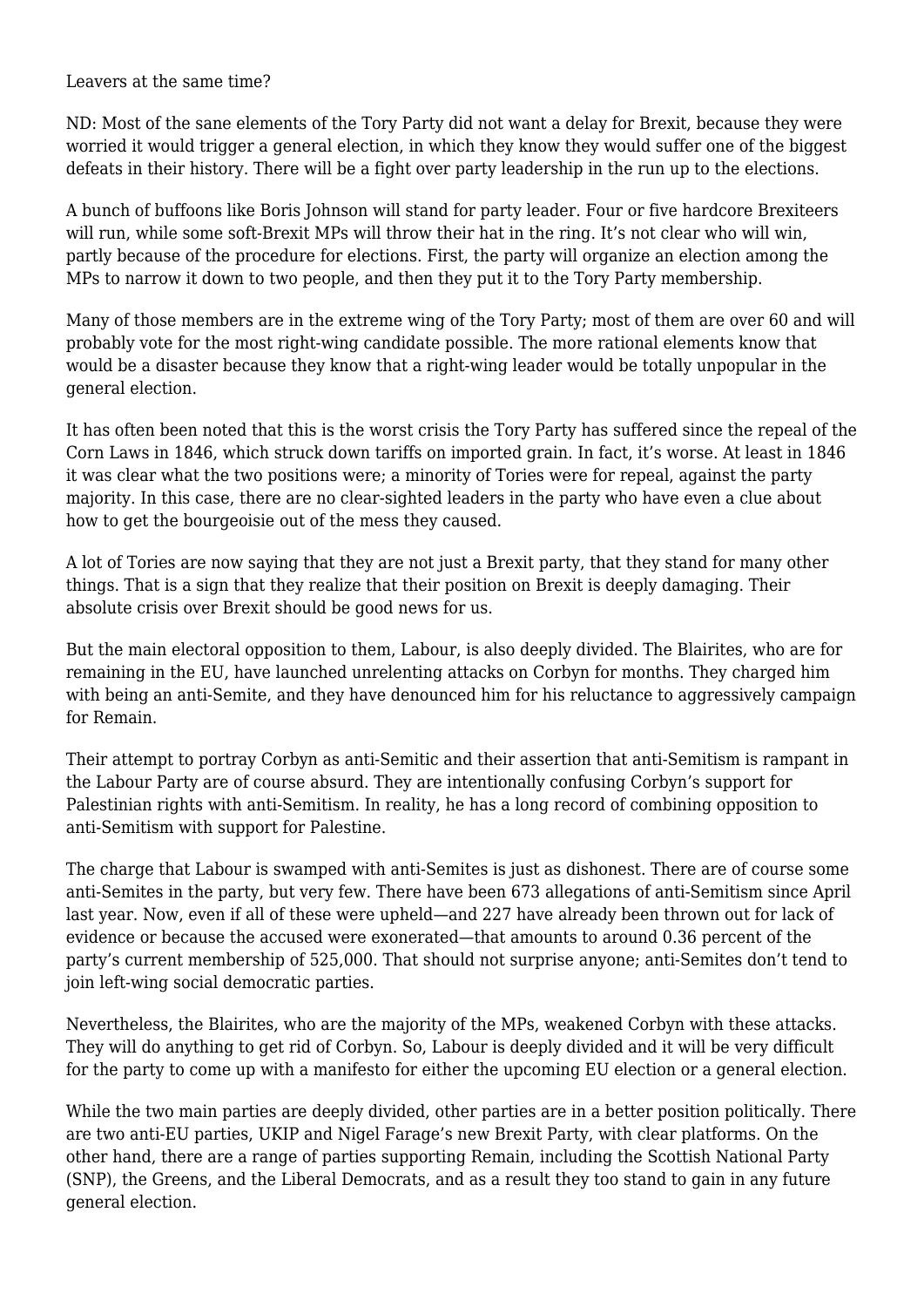AS: What are the dynamics behind the push for a new vote on Brexit? What are the class and social forces behind it? Will it happen, and what would be the likely result of a new vote?

ND: The main backers of Remain and a new vote on Brexit come from the big capitalists, the professional middle class, and sections of the well-paid working class. Each has different visions of the EU. The bourgeoisie wants to stay in the EU or secure a soft Brexit for their class interests and neoliberal project.

They have drawn behind them sections of middle- and working-class people who have illusions in the EU as a progressive and anti-racist institution. These forces came together in a mass march of hundreds of thousands of people—a million according to the organizers—on March 23 in London. Unfortunately, it was initiated and led by Blairites like Alistair Campbell and Tories like Michael Heseltine, who are on the side of capital.

In reaction to this push for a new vote to remain, Corbyn is trying to maintain a studied ambiguity about where exactly he stands. He supports the least bad Brexit possible, while all the time saying we need a general election, but has so far been silent on the question of a second referendum.

Opinion on the left is divided about a new referendum on whether to stay in the EU. Most people on the radical left think this would be disastrous. It would simply consolidate divisions and open the whole situation to charges from the right of betrayal of the original vote. I could see the case for a vote on the terms of departure from the EU.

But there has not been a serious proposal that could even come to a referendum. May's proposal has gone down to defeat three times already and now has no hope of passage. Corbyn clearly wants a Norway Plus deal, which is the softest Brexit possible. But even on that he's been quite evasive about whether he would put it to a popular vote.

The left liberal press like The Guardian support a new vote and claim that there's a majority for Remain. That may be true, but if there is, it is only a small majority for Remain. If another referendum manages only a narrow reversal, it would be catastrophic. It would not resolve anything and would only deepen the polarization and harden it on each side.

AS: What impact will the European elections have on all of this?

ND: The Tory Party is panicking about these elections because they are deeply afraid of losing them just as they would a general election. So, it may concentrate their minds and compel them to resolve Brexit to stop the European elections from taking place. But they have no proposal and no prospects of cutting a deal amongst themselves and their governmental partners.

So, barring some deus ex machina that helps them cut a deal over Brexit, they will have to participate in the elections, which they will lose and lose very badly. The most likely beneficiaries of these will be the smaller parties with clear positions on the EU. The SNP will do well, the Greens will do well, and so will the far-right parties, all at the expense of the Tories. Labour too will likely make some gains.

Labour is polling higher than the Tories in general. But Corbyn's individual popularity is relatively low, lower even than that of May. If there were a general election, Labour would win, but it's foolish to make predictions because things are so chaotic.

I think if Labour won it would still have to rely on the support of the Greens and especially the SNP to form a government. And that will produce divisions over the questions of the EU. There is, in other words, no simple political way out of the organic crisis Brexit has caused for the British state,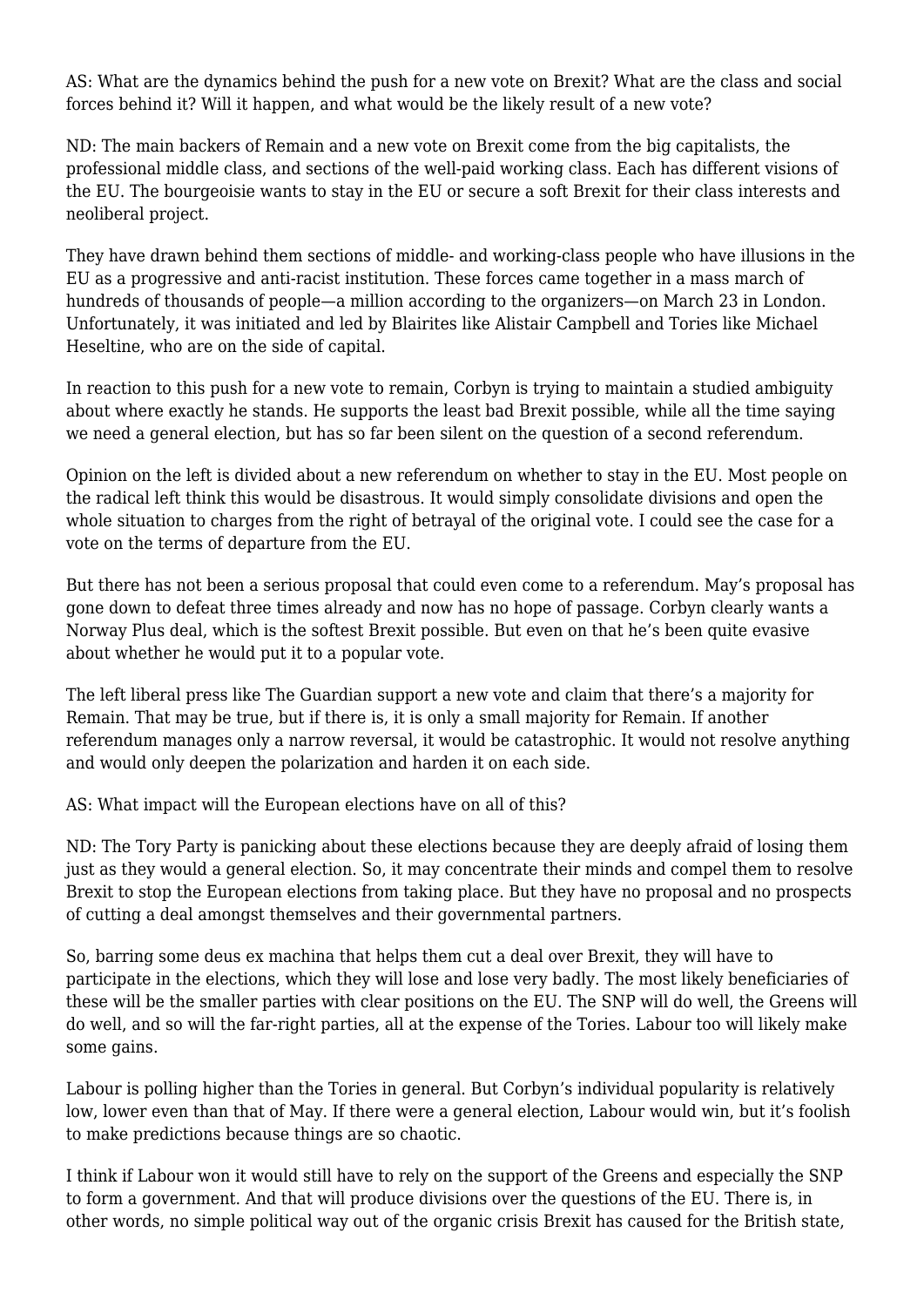its capitalist class, the Tory Party, and its various rival parties.

AS: How will the fight over Brexit affect the EU?

ND: As I said earlier, the EU is of two minds on Brexit. On the one hand, they want to punish the British sufficiently scare anyone else away from doing an exit of their own. And they are succeeding in this; even right-wing governments and parties, who are mainly opposed to migrants, have dropped plans for leaving the EU because they do not want to suffer Britain's fate.

On the other hand, the EU doesn't want to be so punitive as to force a hard no-deal Brexit that would affect their economies. So, it is trying to get Britain to accept a Norway Plus deal. They would prefer this result because a no-deal Brexit would cause all sorts of problems, particularly in France where customs would hold up trucks trying to make deliveries in and out of Britain in long waiting lines.

Nevertheless, they don't want to concede too much to Britain that would in any way compromise their neoliberal project. This is accentuated by the long history of EU frustration with Britain, based on the long time it took for British politicians to agree to join in the first place. Some European states, especially France, which under de Gaul criticized Britain for being too close to the United States, are particularly hard on Britain.

So, they will let Britain leave but on terms that preserve the project of the EU and intimidate any other member states from following them. But ironically, they might miss Britain, which the EU used to enact right-wing neoliberal policies particularly during the 1980s. Thatcher would make hard neoliberal demands, the EU would concede to her, implement the policies, and then turn around and blame Britain for them. But this was all a smokescreen. In reality, of course, the EU wanted these policies all along and used Britain as a Trojan horse to get them implemented.

AS: What does this all mean for the neoliberal program of free trade globalization?

ND: Brexit is a sign that neoliberalism is weakening as a regime of accumulation or possibly coming to an end, not just in Europe but around the world. Protectionism is beginning to revive. Some of this is just rhetorical, but the conflict between the United States and China is a harbinger of things to come. I think we are probably in a transition to a new phase of capitalism.

This transition is going to last a long time. Think about the crisis of 1929; it took until after World War II for state capitalism and embedded social democracy to emerge out of the Great Depression. Or think about the transition to neoliberalism itself. The ruling class first articulated this strategy in the late 1970s, but it took a decade or two for it to be consolidated throughout the world system. So, it will take some time for a new strategy to replace neoliberalism.

I'm not sure what that new regime of accumulation will be, nor am I clear what range of options capitalism has now. We won't know the real form of its replacement for a decade or two. At the moment, you're seeing the ruling classes reviving old strategies from the 1930s, like tariffs.

The process of globalization, which began in 1945 and eventually led to neoliberalism, is now in retreat into regional blocs. The EU is one. China is trying to do similar things. So, the patterns are just beginning to emerge.

We also may see a movement toward protectionism by the economically less developed states in Europe. They may try and do this without leaving the EU through things like nationalization, which can be done at least temporarily. If they try to go further, they will face strong resistance by the toptier powers like Germany and France.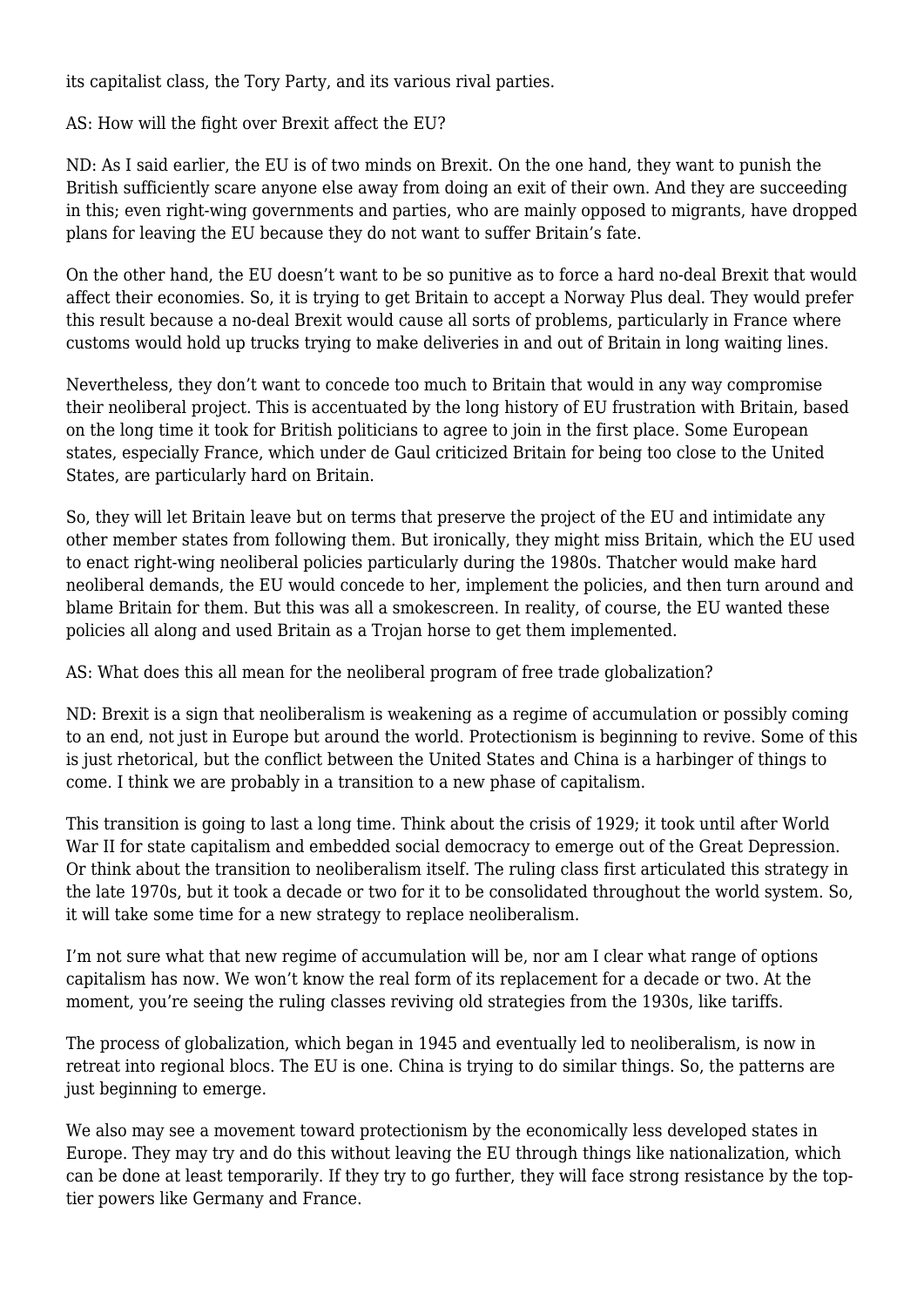But this is all speculative. The main point is that Brexit is a signal that neoliberalism is played out as a strategy of accumulation. Capitalists and their states will have to come up with an alternative in the coming years.

AS: Finally, the radical left seems to have been divided, confused, and unable to impact the crisis over Brexit. Are there any signs of this changing? How should the revolutionary left position itself today?

ND: British politics is highly contradictory right now. On the one hand, there is the unending crisis around Brexit, which frankly the radical left has yet to figure out how to intervene in with any degree of coherence and influence. On the other hand, there are signs of hope, especially the Extinction Rebellion, which has essentially closed down the centers of London and Edinburgh for days, with hundreds of young people arrested.

This action has come on the heels of the massive protests and school strikes against climate change. These have been some of the biggest actions since the anti-war protests in the 2000s. But they are different from those protests and earlier ones. Young people, largely from outside the traditional parties and organizations of the left, are initiating these demonstrations.

The anti-war protests would not have happened without the British Socialist Workers Party initiating them through Stop the War. The anti-Poll Tax campaign of the late 1980s in Scotland would not have happened without the old Militant tendency. Today, these struggles are not being initiated and led by left-wing groups.

That indicates that we're coming to an end of a particular way of building revolutionary organization and its relationship with social and labor movements. We've tested that method for half a century but have not managed to succeed. That's one reason why Kautskyism is making a bit of a comeback, and, although that's not the answer, it's clear that we have to do something differently, because it's not going to happen like 1917 in Russia.

Now, how to do that is a question. We need intellectual clarity about what we're doing, first and foremost. The approach of the British International Socialists back in the early 1960s is more like what we need to do today. It was about 500 people, it had real analysis of the dynamics of the system, and it was open and fluid and really more "Luxemburgist" than Leninist. So, we need revolutionary organization of that sort.

In the movements we need to gather together people who agree and want to collaborate, regardless of organizational affiliation, around shared viewpoints to push demands on a left government if it comes to power. This is classic united-front tactics, and it might be easier in Scotland than Britain as a whole. But we have to work together on what we agree on, like anti-austerity, freedom of movement, more democracy, defense and expansion of the welfare state, and so on.

We have come to the end of the process of party building that began in the 1960s. We are in a new phase and there are new movements. Of course, there are similarities with the past, and there will always be as long as capitalism exists; but the left should stop expecting tomorrow to be like yesterday and the day before that.

There are new things happening, like the struggle over climate change. And the most interesting thing today is how these new movements are adopting working-class methods of struggle. Just look at how climate activists, the International Women's Strike, and immigrants' rights groups have all turned to striking as the way to advance their demands.

That's interesting because it means that working-class methods of organizing are developing within